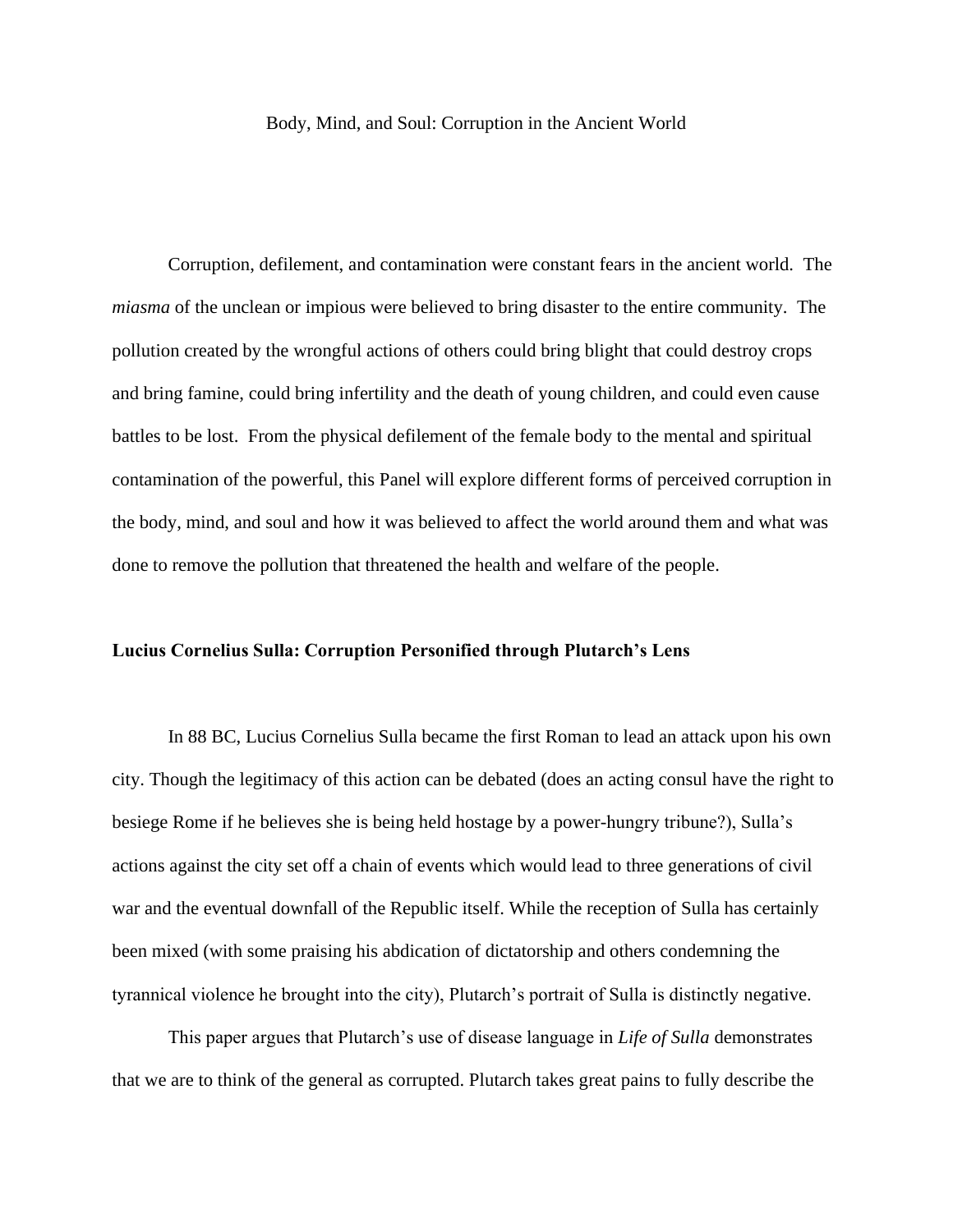moral and physical decline and death of Sulla as he strives to ensure that his readers will come away from the biography with a nauseating view of the Roman dictator. Although Sulla achieved enormous military and political honors, these honors were tainted by corruption. As Plutarch himself says (*Comp. Lys. et Sul*. 1): "during sedition, even the worst man can obtain honor."

## **Corruption in the Body: Vaginal Guinea Pigs**

Hippocrates' approach to fertility medicine is incredibly experimental when compared to his other specialties. Judging by the lack of humoral terminology (other than the occasional reference to phlegm), it is clear that Hippocrates himself did not believe that there was a guaranteed method of success. The treatments were often invasive and involved a large number of varying ingredients, such as donkey excrement, young puppies, or human breastmilk. The experimental approach shows that there was no sure way to gage whether or not fertility medicine was successful outside of waiting for the female patient to become pregnant. This idea was furthered along as couples were not provided any advice on how long to wait to see if the treatment was successful. All of the treatments that were recommended were almost primarily for women. The majority of the treatments were meant to treat the woman for barrenness rather than male infertility. Hippocrates believed that because the offspring developed within the uterus, all cases of infertility must be an issue of the uterus. To conclude, these treatments were more experiments than guaranteed cures. Given that results of the treatment were not seen automatically, nor did they provide results in a small amount of time, there was no sure way to promise success to a couple, further allowing for experimentation.